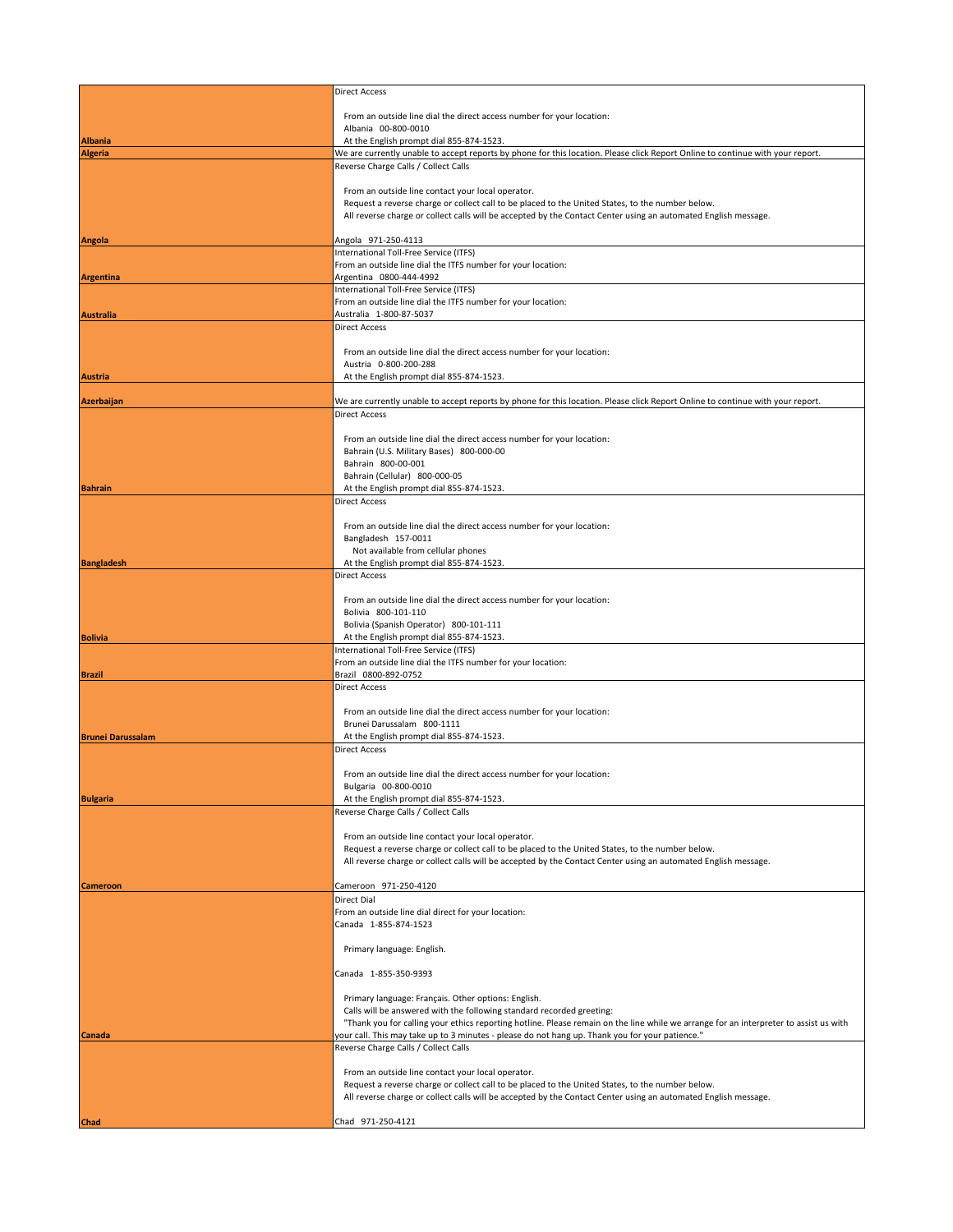|                          | <b>Direct Access</b>                                                                                           |
|--------------------------|----------------------------------------------------------------------------------------------------------------|
|                          | From an outside line dial the direct access number for your location:                                          |
|                          | Chile (AT&T) 800-225-288                                                                                       |
|                          | Chile (Telefonica) 800-800-288                                                                                 |
|                          | Chile (ENTEL) 800-360-311<br>Chile (ENTEL - Spanish Operator) 800-360-312                                      |
|                          | Chile (Easter Island) 800-800-311                                                                              |
|                          | Chile (Easter Island - Spanish Operator) 800-800-312                                                           |
| <b>Chile</b>             | At the English prompt dial 855-874-1523.                                                                       |
|                          | Global Inbound Services (GIS)<br>From an outside line dial the GIS number for your location:                   |
| <b>China</b>             | China 4008427060                                                                                               |
|                          | <b>Direct Access</b>                                                                                           |
|                          | From an outside line dial the direct access number for your location:                                          |
|                          | Colombia 01-800-911-0010                                                                                       |
|                          | Colombia (Spanish Operator) 01-800-911-0011                                                                    |
| <b>Colombia</b>          | At the English prompt dial 855-874-1523.<br>Reverse Charge Calls / Collect Calls                               |
|                          |                                                                                                                |
|                          | From an outside line contact your local operator.                                                              |
|                          | Request a reverse charge or collect call to be placed to the United States, to the number below.               |
|                          | All reverse charge or collect calls will be accepted by the Contact Center using an automated English message. |
| Congo                    | Congo 503-495-2610                                                                                             |
|                          | <b>Direct Access</b>                                                                                           |
|                          | From an outside line dial the direct access number for your location:                                          |
|                          | Cyprus 800-900-10                                                                                              |
| <b>Cyprus</b>            | At the English prompt dial 855-874-1523.                                                                       |
|                          | <b>Direct Access</b>                                                                                           |
|                          | From an outside line dial the direct access number for your location:                                          |
|                          | Denmark 800-100-10                                                                                             |
| <b>Denmark</b>           | At the English prompt dial 855-874-1523.<br><b>Direct Access</b>                                               |
|                          |                                                                                                                |
|                          | From an outside line dial the direct access number for your location:                                          |
|                          | Ecuador 1-800-225-528                                                                                          |
| <b>Ecuador</b>           | Ecuador (Spanish Operator) 1-999-119<br>At the English prompt dial 855-874-1523.                               |
|                          | <b>Direct Access</b>                                                                                           |
|                          |                                                                                                                |
|                          | From an outside line dial the direct access number for your location:<br>Egypt (Cellular) 02-2510-0200         |
|                          | Egypt (Cairo) 2510-0200                                                                                        |
| <b>Egypt</b>             | At the English prompt dial 855-874-1523.                                                                       |
|                          | Reverse Charge Calls / Collect Calls                                                                           |
|                          | From an outside line contact your local operator.                                                              |
|                          | Request a reverse charge or collect call to be placed to the United States, to the number below.               |
|                          | All reverse charge or collect calls will be accepted by the Contact Center using an automated English message. |
| <b>Equatorial Guinea</b> | Equatorial Guinea 503-495-2611                                                                                 |
|                          | <b>Direct Access</b>                                                                                           |
|                          | From an outside line dial the direct access number for your location:                                          |
|                          | France (France Telecom) 0-800-99-0011                                                                          |
|                          | France (Paris Only) 0-800-99-0111                                                                              |
|                          | France 0-800-99-1011<br>France 0-800-99-1111                                                                   |
|                          | France 0-800-99-1211                                                                                           |
|                          | France (Telecom Development) 0805-701-288                                                                      |
| <b>France</b>            | At the English prompt dial 855-874-1523.                                                                       |
|                          | Reverse Charge Calls / Collect Calls                                                                           |
|                          | From an outside line contact your local operator.                                                              |
|                          | Request a reverse charge or collect call to be placed to the United States, to the number below.               |
|                          | All reverse charge or collect calls will be accepted by the Contact Center using an automated English message. |
| Gabon                    | Gabon 503-495-2610                                                                                             |
|                          | <b>Direct Access</b>                                                                                           |
|                          | From an outside line dial the direct access number for your location:                                          |
|                          | Germany 0-800-225-5288                                                                                         |
| Germany                  | At the English prompt dial 855-874-1523.                                                                       |
|                          | <b>Direct Access</b>                                                                                           |
|                          | From an outside line dial the direct access number for your location:                                          |
|                          | Ghana 0-2424-26-004                                                                                            |
| Ghana                    | At the English prompt dial 855-874-1523.                                                                       |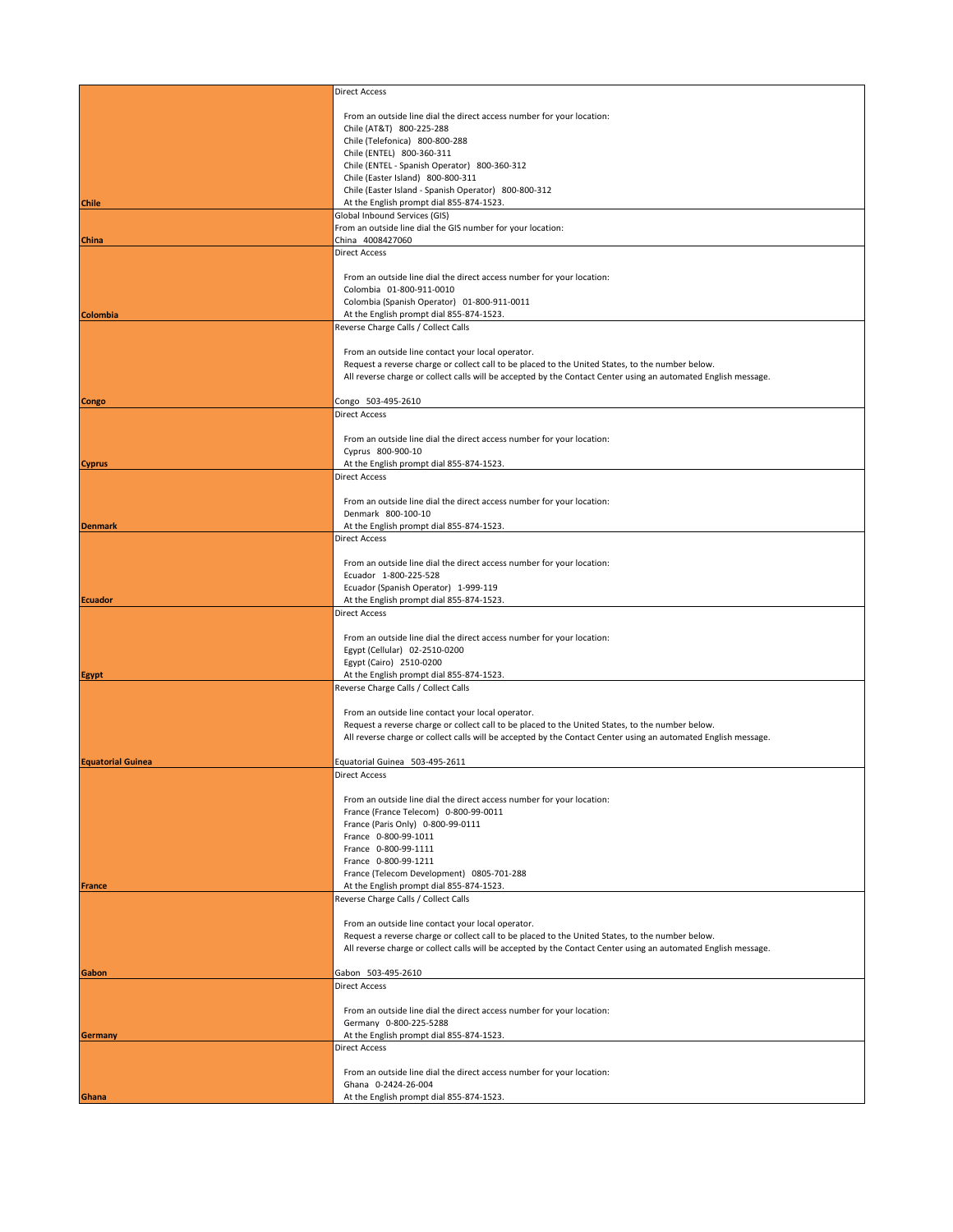|                                         | <b>Direct Access</b>                                                                                                                                                                                                                                             |
|-----------------------------------------|------------------------------------------------------------------------------------------------------------------------------------------------------------------------------------------------------------------------------------------------------------------|
|                                         |                                                                                                                                                                                                                                                                  |
|                                         | From an outside line dial the direct access number for your location:<br>Hungary 06-800-011-11                                                                                                                                                                   |
| <b>Hungary</b>                          | At the English prompt dial 855-874-1523.                                                                                                                                                                                                                         |
|                                         | Direct Access                                                                                                                                                                                                                                                    |
|                                         | From an outside line dial the direct access number for your location:                                                                                                                                                                                            |
|                                         | India 000-117                                                                                                                                                                                                                                                    |
| India                                   | At the English prompt dial 855-874-1523.                                                                                                                                                                                                                         |
|                                         | <b>Direct Access</b>                                                                                                                                                                                                                                             |
|                                         | From an outside line dial the direct access number for your location:                                                                                                                                                                                            |
|                                         | Indonesia 001-801-10                                                                                                                                                                                                                                             |
|                                         | Not available from cellular phones<br>Use public phones allowing international access                                                                                                                                                                            |
| Indonesia                               | At the English prompt dial 855-874-1523.                                                                                                                                                                                                                         |
|                                         | Reverse Charge Calls / Collect Calls                                                                                                                                                                                                                             |
|                                         | From an outside line contact your local operator.                                                                                                                                                                                                                |
|                                         | Request a reverse charge or collect call to be placed to the United States, to the number below.                                                                                                                                                                 |
|                                         | All reverse charge or collect calls will be accepted by the Contact Center using an automated English message.                                                                                                                                                   |
| <b>Iraq</b>                             | Iraq 503-495-2612                                                                                                                                                                                                                                                |
|                                         | International Toll-Free Service (ITFS)                                                                                                                                                                                                                           |
|                                         | From an outside line dial the ITFS number for your location:                                                                                                                                                                                                     |
| <b>Italy</b>                            | Italy 800-783513<br><b>Direct Access</b>                                                                                                                                                                                                                         |
|                                         |                                                                                                                                                                                                                                                                  |
|                                         | From an outside line dial the direct access number for your location:                                                                                                                                                                                            |
|                                         | Japan (NTT) 0034-811-001<br>Japan (KDDI) 00-539-111                                                                                                                                                                                                              |
|                                         | Japan (Softbank Telecom) 00-663-5111                                                                                                                                                                                                                             |
| Japan                                   | At the English prompt dial 855-874-1523.                                                                                                                                                                                                                         |
|                                         | <b>Direct Access</b>                                                                                                                                                                                                                                             |
|                                         | From an outside line dial the direct access number for your location:                                                                                                                                                                                            |
|                                         | Jordan 1-880-0000                                                                                                                                                                                                                                                |
| Jordan                                  | At the English prompt dial 855-874-1523.<br>Direct Access                                                                                                                                                                                                        |
|                                         |                                                                                                                                                                                                                                                                  |
|                                         | From an outside line dial the direct access number for your location:                                                                                                                                                                                            |
|                                         | Kazakhstan 8^800-121-4321<br>^ Indicates second dial tone                                                                                                                                                                                                        |
| <b>Kazakhstan</b>                       | At the English prompt dial 855-874-1523.                                                                                                                                                                                                                         |
|                                         | Direct Access                                                                                                                                                                                                                                                    |
|                                         | From an outside line dial the direct access number for your location:                                                                                                                                                                                            |
|                                         | Kenya 0-207-602-020                                                                                                                                                                                                                                              |
| <b>Kenya</b>                            | At the English prompt dial 855-874-1523.                                                                                                                                                                                                                         |
| <b>Kuwait</b><br>Libyan Arab Jamahiriya | We are currently unable to accept reports by phone for this location. Please click Report Online to continue with your report.<br>We are currently unable to accept reports by phone for this location. Please click Report Online to continue with your report. |
|                                         | <b>Direct Access</b>                                                                                                                                                                                                                                             |
|                                         |                                                                                                                                                                                                                                                                  |
|                                         | From an outside line dial the direct access number for your location:<br>Luxembourg 800-201-11                                                                                                                                                                   |
| Luxembourg                              | At the English prompt dial 855-874-1523.                                                                                                                                                                                                                         |
|                                         | Reverse Charge Calls / Collect Calls                                                                                                                                                                                                                             |
|                                         | From an outside line contact your local operator.                                                                                                                                                                                                                |
|                                         | Request a reverse charge or collect call to be placed to the United States, to the number below.                                                                                                                                                                 |
|                                         | All reverse charge or collect calls will be accepted by the Contact Center using an automated English message.                                                                                                                                                   |
| <b>Madagascar</b>                       | Madagascar Not Available                                                                                                                                                                                                                                         |
|                                         | International Toll-Free Service (ITFS)                                                                                                                                                                                                                           |
|                                         | From an outside line dial the ITFS number for your location:                                                                                                                                                                                                     |
| <b>Malaysia</b>                         | Malaysia 1-800-81-8464<br>International Toll-Free Service (ITFS)                                                                                                                                                                                                 |
|                                         | From an outside line dial the ITFS number for your location:                                                                                                                                                                                                     |
| <b>Mexico</b>                           | Mexico 001-844-244-4823                                                                                                                                                                                                                                          |
|                                         | <b>Direct Access</b>                                                                                                                                                                                                                                             |
|                                         | From an outside line dial the direct access number for your location:                                                                                                                                                                                            |
|                                         | Morocco 002-11-0011                                                                                                                                                                                                                                              |
| <b>Morocco</b>                          | At the English prompt dial 855-874-1523.<br>Reverse Charge Calls / Collect Calls                                                                                                                                                                                 |
|                                         |                                                                                                                                                                                                                                                                  |
|                                         | From an outside line contact your local operator.                                                                                                                                                                                                                |
|                                         | Request a reverse charge or collect call to be placed to the United States, to the number below.<br>All reverse charge or collect calls will be accepted by the Contact Center using an automated English message.                                               |
|                                         |                                                                                                                                                                                                                                                                  |
| <b>Mozambique</b>                       | Mozambique 971-250-4113<br>Global Inbound Services (GIS)                                                                                                                                                                                                         |
|                                         | From an outside line dial the GIS number for your location:                                                                                                                                                                                                      |
| <b>Netherlands</b>                      | Netherlands 0-800-390-0097                                                                                                                                                                                                                                       |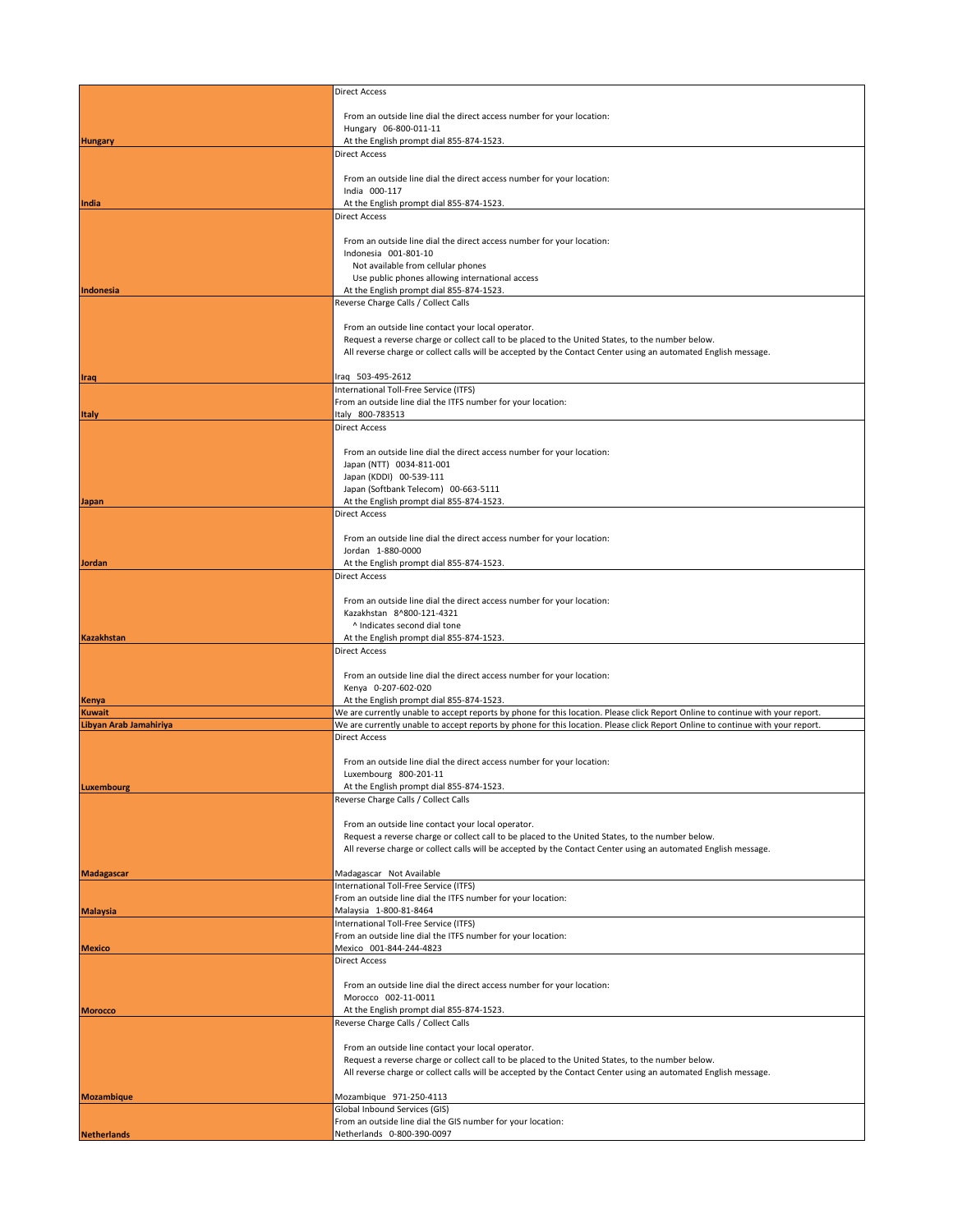|                           | <b>Direct Access</b>                                                                                                                                                                                               |
|---------------------------|--------------------------------------------------------------------------------------------------------------------------------------------------------------------------------------------------------------------|
|                           | From an outside line dial the direct access number for your location:                                                                                                                                              |
|                           | New Zealand 000-911                                                                                                                                                                                                |
| <b>New Zealand</b>        | At the English prompt dial 855-874-1523.<br>Reverse Charge Calls / Collect Calls                                                                                                                                   |
|                           |                                                                                                                                                                                                                    |
|                           | From an outside line contact your local operator.<br>Request a reverse charge or collect call to be placed to the United States, to the number below.                                                              |
|                           | All reverse charge or collect calls will be accepted by the Contact Center using an automated English message.                                                                                                     |
| <b>Nigeria</b>            | Nigeria 503-495-2613                                                                                                                                                                                               |
|                           | International Toll-Free Service (ITFS)<br>From an outside line dial the ITFS number for your location:                                                                                                             |
| <b>Norway</b>             | Norway 800-14669                                                                                                                                                                                                   |
|                           | Reverse Charge Calls / Collect Calls                                                                                                                                                                               |
|                           | From an outside line contact your local operator.                                                                                                                                                                  |
|                           | Request a reverse charge or collect call to be placed to the United States, to the number below.<br>All reverse charge or collect calls will be accepted by the Contact Center using an automated English message. |
|                           |                                                                                                                                                                                                                    |
| Oman                      | Oman 503-495-2612<br><b>Direct Access</b>                                                                                                                                                                          |
|                           |                                                                                                                                                                                                                    |
|                           | From an outside line dial the direct access number for your location:<br>Pakistan 00-800-01-001                                                                                                                    |
|                           | Not available from cellular phones                                                                                                                                                                                 |
| Pakistan                  | At the English prompt dial 855-874-1523.<br><b>Direct Access</b>                                                                                                                                                   |
|                           |                                                                                                                                                                                                                    |
|                           | From an outside line dial the direct access number for your location:<br>Panama 800-0109                                                                                                                           |
|                           | Panama (Spanish Operator) 800-2288                                                                                                                                                                                 |
| Panama                    | At the English prompt dial 855-874-1523.<br>Global Inbound Services (GIS)                                                                                                                                          |
|                           | From an outside line dial the GIS number for your location:                                                                                                                                                        |
| <b>Papua New Guinea</b>   | Papua New Guinea 000-86-1216<br><b>Direct Access</b>                                                                                                                                                               |
|                           |                                                                                                                                                                                                                    |
|                           | From an outside line dial the direct access number for your location:<br>Peru (Telephonica - Spanish Operator) 0-800-50-000                                                                                        |
|                           | Peru (Telephonica) 0-800-50-288                                                                                                                                                                                    |
| Peru                      | Peru (Americatel) 0-800-70-088<br>At the English prompt dial 855-874-1523.                                                                                                                                         |
|                           | <b>Direct Access</b>                                                                                                                                                                                               |
|                           | From an outside line dial the direct access number for your location:                                                                                                                                              |
|                           | Philippines (PLDT - Tagalog Operator) 1010-5511-00                                                                                                                                                                 |
| Philippines               | Philippines (Globe, Philcom, Digitel, Smart) 105-11<br>At the English prompt dial 855-874-1523.                                                                                                                    |
|                           | <b>Direct Access</b>                                                                                                                                                                                               |
|                           | From an outside line dial the direct access number for your location:                                                                                                                                              |
|                           | Poland 0-0-800-111-1111                                                                                                                                                                                            |
| Poland                    | At the English prompt dial 855-874-1523.<br>Reverse Charge Calls / Collect Calls                                                                                                                                   |
|                           |                                                                                                                                                                                                                    |
|                           | From an outside line contact your local operator.<br>Request a reverse charge or collect call to be placed to the United States, to the number below.                                                              |
|                           | All reverse charge or collect calls will be accepted by the Contact Center using an automated English message.                                                                                                     |
| <b>Qatar</b>              | Qatar 503-495-2612                                                                                                                                                                                                 |
|                           | Global Inbound Services (GIS)                                                                                                                                                                                      |
| Romania                   | From an outside line dial the GIS number for your location:<br>Romania 800-40-0866                                                                                                                                 |
|                           | Global Inbound Services (GIS)                                                                                                                                                                                      |
| <b>Russian Federation</b> | From an outside line dial the GIS number for your location:<br>Russian Federation 08005557705                                                                                                                      |
|                           | <b>Direct Access</b>                                                                                                                                                                                               |
|                           | From an outside line dial the direct access number for your location:                                                                                                                                              |
|                           | Saudi Arabia 1-800-10                                                                                                                                                                                              |
| Saudi Arabia              | At the English prompt dial 855-874-1523.<br>Direct Access                                                                                                                                                          |
|                           |                                                                                                                                                                                                                    |
|                           | From an outside line dial the direct access number for your location:<br>Senegal 800-103-072                                                                                                                       |
|                           | Senegal (French Operator) 800-103-073                                                                                                                                                                              |
| <b>Senegal</b>            | At the English prompt dial 855-874-1523.<br>Global Inbound Services (GIS)                                                                                                                                          |
|                           | From an outside line dial the GIS number for your location:                                                                                                                                                        |
| Serbia                    | Serbia 0-80-019-0983<br>International Toll-Free Service (ITFS)                                                                                                                                                     |
|                           | From an outside line dial the ITFS number for your location:                                                                                                                                                       |
| <b>Singapore</b>          | Singapore 800-110-2238                                                                                                                                                                                             |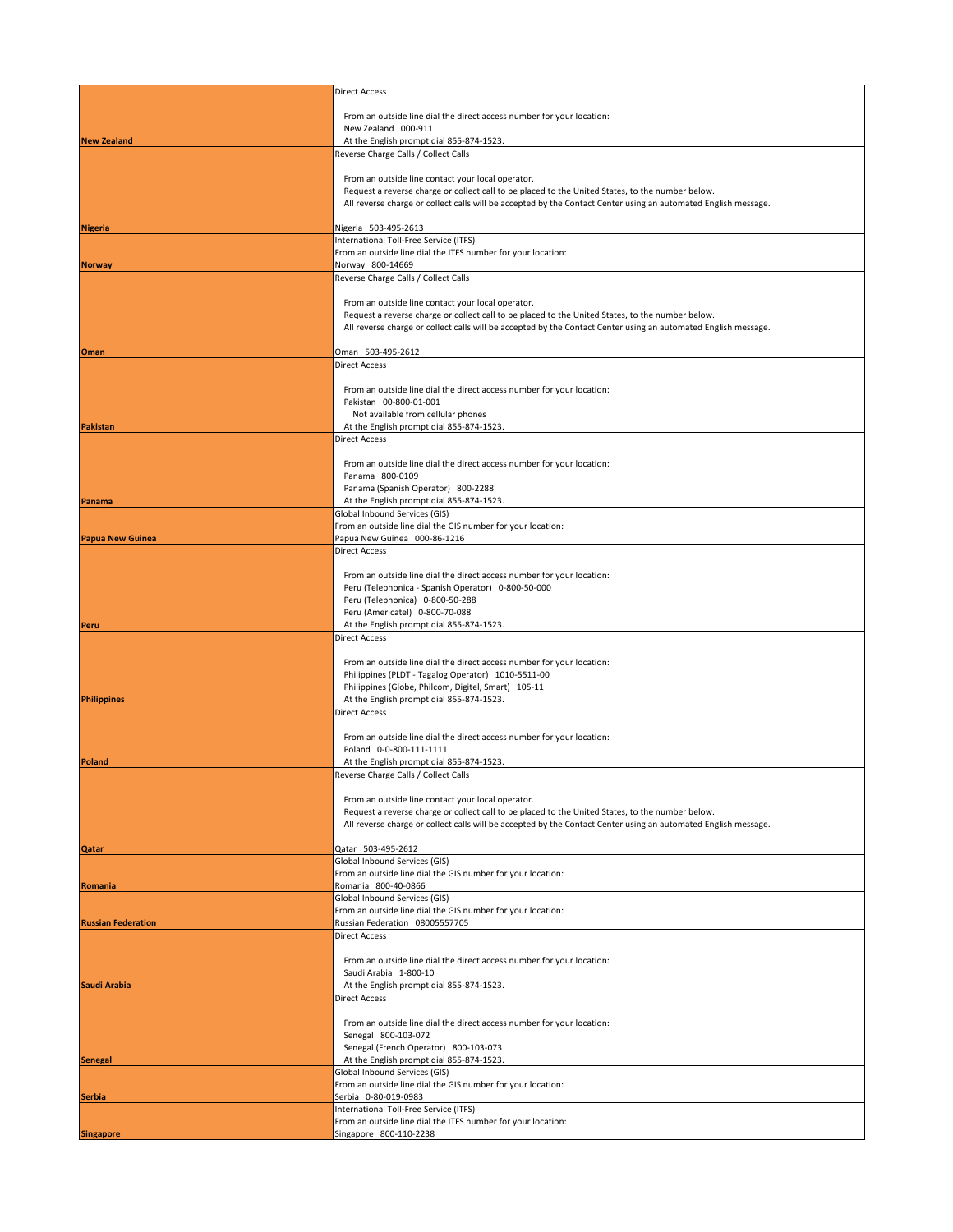|                                                      | <b>Direct Access</b>                                                                                                               |
|------------------------------------------------------|------------------------------------------------------------------------------------------------------------------------------------|
|                                                      |                                                                                                                                    |
|                                                      | From an outside line dial the direct access number for your location:<br>South Africa 0-800-99-0123                                |
| <b>South Africa</b>                                  | At the English prompt dial 855-874-1523.                                                                                           |
|                                                      | Reverse Charge Calls / Collect Calls                                                                                               |
|                                                      | From an outside line contact your local operator.                                                                                  |
|                                                      | Request a reverse charge or collect call to be placed to the United States, to the number below.                                   |
|                                                      | All reverse charge or collect calls will be accepted by the Contact Center using an automated English message.                     |
| <b>South Sudan</b>                                   | South Sudan Not Available                                                                                                          |
|                                                      | <b>Direct Access</b>                                                                                                               |
|                                                      |                                                                                                                                    |
|                                                      | From an outside line dial the direct access number for your location:<br>Spain 900-99-0011                                         |
| <b>Spain</b>                                         | At the English prompt dial 855-874-1523.                                                                                           |
|                                                      | <b>Direct Access</b>                                                                                                               |
|                                                      | From an outside line dial the direct access number for your location:                                                              |
|                                                      | Switzerland 0-800-890011                                                                                                           |
| <b>Switzerland</b>                                   | At the English prompt dial 855-874-1523.                                                                                           |
|                                                      | International Toll-Free Service (ITFS)<br>From an outside line dial the ITFS number for your location:                             |
| <b>Thailand</b>                                      | Thailand 1800-011-587                                                                                                              |
|                                                      | Reverse Charge Calls / Collect Calls                                                                                               |
|                                                      | From an outside line contact your local operator.                                                                                  |
|                                                      | Request a reverse charge or collect call to be placed to the United States, to the number below.                                   |
|                                                      | All reverse charge or collect calls will be accepted by the Contact Center using an automated English message.                     |
| <b>Trinidad and Tobago</b>                           | Trinidad and Tobago 503-495-2613                                                                                                   |
|                                                      | Reverse Charge Calls / Collect Calls                                                                                               |
|                                                      | From an outside line contact your local operator.                                                                                  |
|                                                      | Request a reverse charge or collect call to be placed to the United States, to the number below.                                   |
|                                                      | All reverse charge or collect calls will be accepted by the Contact Center using an automated English message.                     |
| <b>Tunisia</b>                                       | Tunisia 503-495-2612                                                                                                               |
|                                                      | <b>Direct Access</b>                                                                                                               |
|                                                      |                                                                                                                                    |
|                                                      | From an outside line dial the direct access number for your location:<br>Turkey 0811-288-0001                                      |
| <b>Turkey</b>                                        | At the English prompt dial 855-874-1523.                                                                                           |
|                                                      | Reverse Charge Calls / Collect Calls                                                                                               |
|                                                      | From an outside line contact your local operator.                                                                                  |
|                                                      | Request a reverse charge or collect call to be placed to the United States, to the number below.                                   |
|                                                      | All reverse charge or collect calls will be accepted by the Contact Center using an automated English message.                     |
| <b>Turkmenistan</b>                                  | Turkmenistan 503-495-2613                                                                                                          |
|                                                      | Reverse Charge Calls / Collect Calls                                                                                               |
|                                                      | From an outside line contact your local operator.                                                                                  |
|                                                      | Request a reverse charge or collect call to be placed to the United States, to the number below.                                   |
|                                                      | All reverse charge or collect calls will be accepted by the Contact Center using an automated English message.                     |
| <b>Uganda</b>                                        | Uganda 503-495-2613                                                                                                                |
|                                                      | <b>Direct Access</b>                                                                                                               |
|                                                      |                                                                                                                                    |
|                                                      | From an outside line dial the direct access number for your location:<br>Ukraine 0-800-502-886                                     |
| <b>Ukraine</b>                                       | At the English prompt dial 855-874-1523.                                                                                           |
|                                                      | Global Inbound Services (GIS)<br>From an outside line dial the GIS number for your location:                                       |
| <b>United Arab Emirates</b>                          | United Arab Emirates XXXXXXXXXX                                                                                                    |
|                                                      | International Toll-Free Service (ITFS)                                                                                             |
| United Kingdom of Great Britain and Northern Ireland | From an outside line dial the ITFS number for your location:<br>United Kingdom of Great Britain and Northern Ireland 0808-234-3593 |
|                                                      |                                                                                                                                    |
| <b>United Republic of Tanzania</b>                   | We are currently unable to accept reports by phone for this location. Please click Report Online to continue with your report.     |
|                                                      | Direct Dial<br>From an outside line dial direct for your location:                                                                 |
| <b>United States of America</b>                      | United States of America 1-855-874-1523                                                                                            |
|                                                      | <b>Direct Access</b>                                                                                                               |
|                                                      | From an outside line dial the direct access number for your location:                                                              |
|                                                      | Uzbekistan 0^641-744-0010                                                                                                          |
| <b>Uzbekistan</b>                                    | ^ Indicates second dial tone<br>At the English prompt dial 855-874-1523.                                                           |
|                                                      | Global Inbound Services (GIS)                                                                                                      |
|                                                      | From an outside line dial the GIS number for your location:                                                                        |
| Venezuela                                            | Venezuela XXXXXXXXX                                                                                                                |